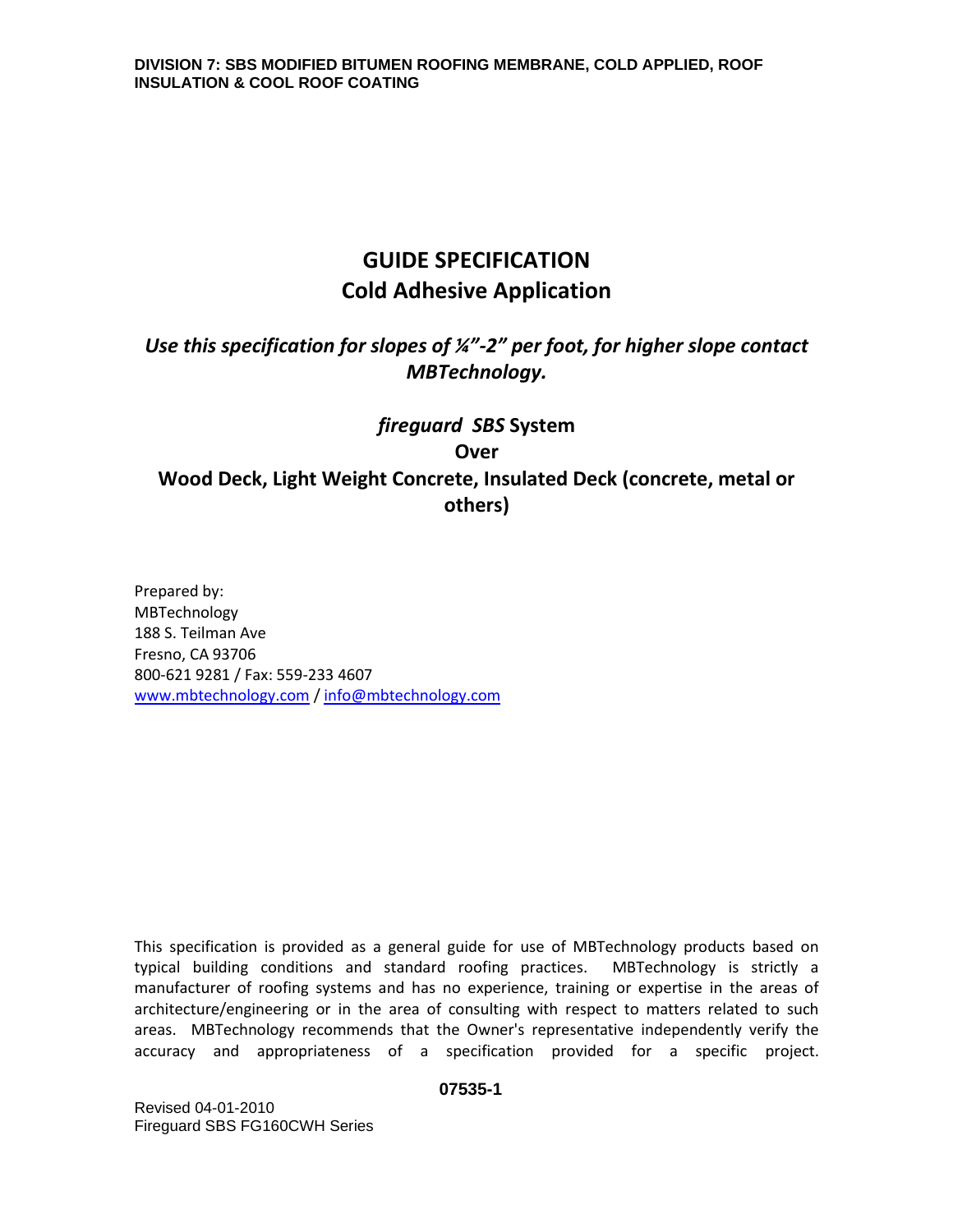# **1 PART 1 - GENERAL**

# **1.01 DESCRIPTION**

# **Delete Line Item A1-A4 If project is new construction / addition.**

- A. Completely tear off existing roof, insulation and all other related items to the deck. Repair existing roofing surface for application of the specified SBS system per NRCA and manufacturer's recommendations.
	- 1. Repair existing roofing surface for application of the specified SBS system per NRCA and manufacturer's recommendations.
	- 2. Contractor shall raise mechanical equipment to maintain an 8" curb height.
	- 3. Remove repair existing drains and install new pitch pans.
	- 4. Replace all damaged, split or deteriorated plumbing support wood blocks.
- B. Install crickets where required to prevent any ponding water. Contractor is solely responsible to determine the number and location of the crickets.
- C. Provide lead flashings on breather pipe, electrical and plumbing penetrations presently without lead.
- D. Install wall and base flashings systems.
- E. Install sheet metal flashing.

**Delete Line Item F if project does not require insulation over deck.**

F. Mechanically fasten a tapered rigid insulation with screws and plates. Cover the entire surface with a ½" cover board applied in adhesive.

**Delete Section G If Project requires insulation over deck. Having insulation over deck eliminates the use of a base sheet. Base sheet application only applies to application directly over wood / light weight concrete.**

- G. Mechanically fasten one layer of SBS modified base sheet over the wood/light weight concrete deck.
- H. Fully apply in cold adhesive one layer of smooth interply SBS membrane over the base/ protection board. Fully apply in cold adhesive one layer of granulated fire rated dual reinforced cap sheet over the interply.

**For projects in California, which need to comply with Title 24 "Cool Roof Requirement", a coating needs to be applied. Contact MBTechnology for more detail and if project requires it.**

- I. Coat the surface of the roofing membrane with a coating, which meets California Title 24 "Cool Roof Requirement". Rate of application shall be a minimum of 1.5 gallons/square for base and 1.5 gallons/square for top for a total of 3 gallons/square.
- J.
- **1.02 RELATED SECTIONS:** Drawings, General Provisions, Special Provisions and Division 1 apply to the work of this section.
	- A. Section [-----] Submittals
	- B. Section [-----] Rough Carpentry

## **07535-2**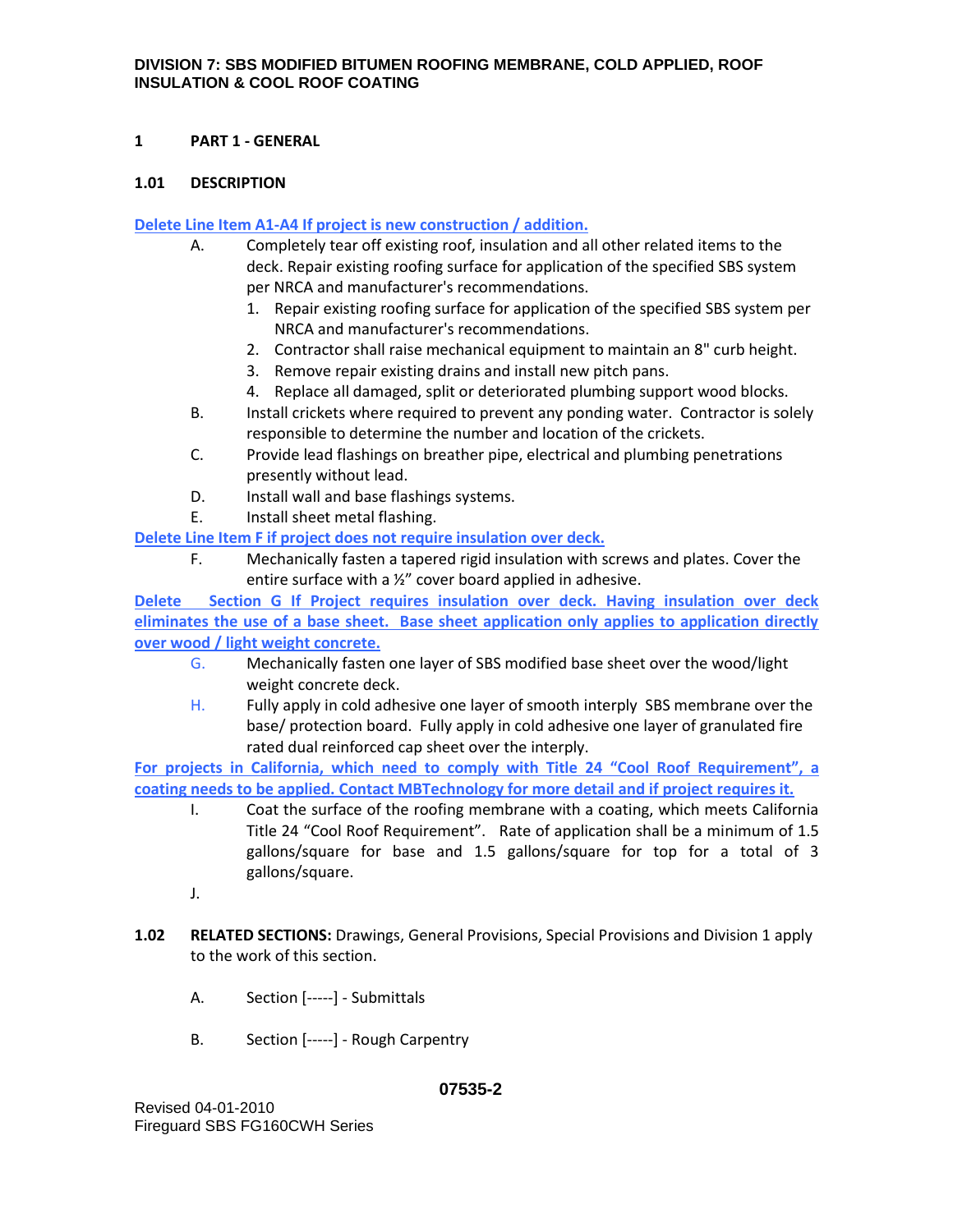- C. Section [-----] Roof Decks
- D. Section 07220 Lightweight Insulating Concrete Roof Insulation
- E. Section [-----] Rigid Roof Insulation
- F. Section [-----] Sheet Metal Flashing Components And Roofing Accessories
- G. Section [-----] Sheet Metal Flashing and Trim
- H. Section [-----] Sheet Metal Roofing Specialties
- I. Section [-----] Temporary Roofs/Vapor Retarders\*

\* NOTE: A vapor retarder can be an important component in roof systems where climatic and building interior conditions require the prevention of vapor condensation within the roof assembly.

- **1.03 REFERENCES:** References in these specifications to standards, test methods, codes etc., are implied to mean the latest edition of each such standards are adopted. The following is an abbreviated list of associations, institutions, and societies, which may be used as references throughout these specifications.
	- A. American Society For Testing & Materials (ASTM):
		- 1. ASTM D 312: Asphalt Used in Roofing.
		- 2. ASTM D 412: Standard Test Methods For Rubber Properties In Tension.
		- 3. ASTM D 728: Standard Specification For Perlite Thermal Insulation Board.
		- 4. ASTM E 96: Standard for Water Transmission
		- 5. ASTM D-6162: Standard Specification for SBS Modified Bituminous Sheet Materials Using a Combination of Polyester and Glass Fiber Reinforcements.
		- 6. ASTM D-6163: Standard Specification for SBS Modified Bituminous Sheet Materials Using Glass Fiber Reinforcements
		- 7. ASTM C 1289 Standard Specification for Faced Rigid Cellular Polyisocyanurate Thermal Insulation Board.
		- 8. ASTM D 4586 Standard Specification for Asphalt Roof Cement, Asbestos-Free.
		- 9. ASTM D 41 Standard Specification for Asphalt Primer Used in Roofing, Damp proofing and Waterproofing
		- 10. California Title 24 requirements for Cool Roof.
	- B. American Wood Preservative Bureau:
		- 1. AWPB LP-2: Water Borne Preservatives (Above Ground)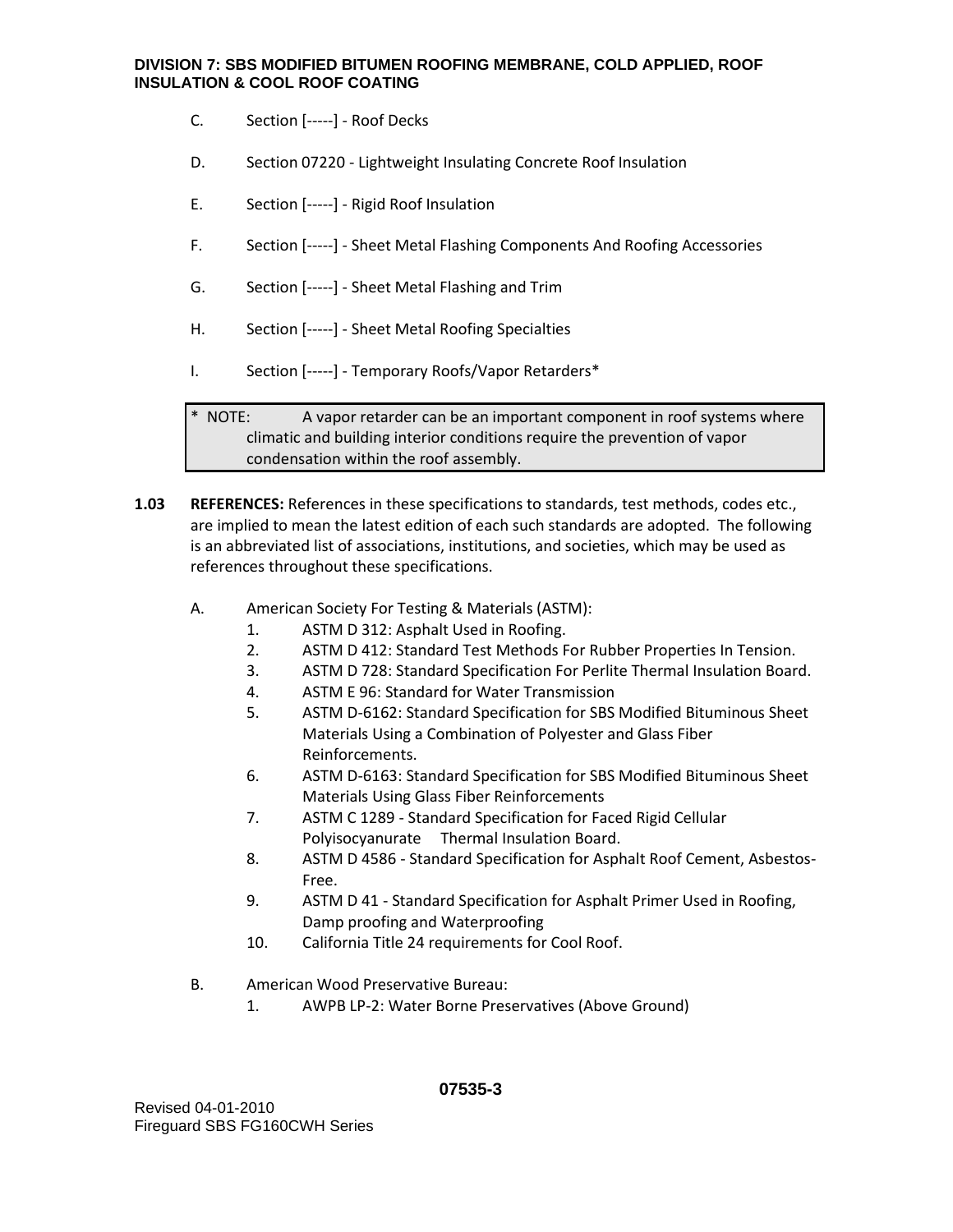- C. Uniform Building Code Standard:
	- 1. UBC 32-4: Roof Construction And Covering, Roof Insulation.
- D. Industry Publications:
	- 1. National Roofing Contractors Association (NRCA) Roofing and Waterproofing Manual
	- 2. Underwriters Laboratories (UL) Roofing Systems and Materials Guide (TGFU R1306).
	- 3. Factory Mutual (FM Global) Approval Guide. Factory Mutual Standard 4470 - Approval Standard for Class 1 Roof Covers.
- E. SMACNA: Sheet Metal and Air Conditioning Contractors National Association Chantilly, VA
- F. CERTA: Certified Roofing Torch Applicator, Rosemont, IL
- G. OSHA: Occupational Safety and Health Administration Washington, DC

## **1.04 COORDINATION**

Coordinate with other trades affecting or affected by work of this section.

# **1.05 QUALITY ASSURANCE**

- A. Contractor Qualifications: Prior to award of the contract the contractor shall submit evidence of the following:
	- 1. Contractor shall provide a letter stating that they have at least 4 years experience with SBS modified bitumen membrane torch application and a list of 3 jobs over 150 squares.
	- 2. An updated letter from the primary roofing manufacturer they propose to use stating the Contractor has a valid " Certificate of Eligibility " and that application done by contractor will qualify for the warranty as required by the specification.
- B. Pre-Roofing Conference: Meet at the project site well in advance of the time schedules for roofing and other related work, and review requirements for the work and conditions which could possibly interfere with successful performance of the work, or required to coordinate with it or to protect it there after with representatives of all firms involved in the work. Require manufacturer's technical representative to participate in the conference. Date shall be determined after project has been awarded.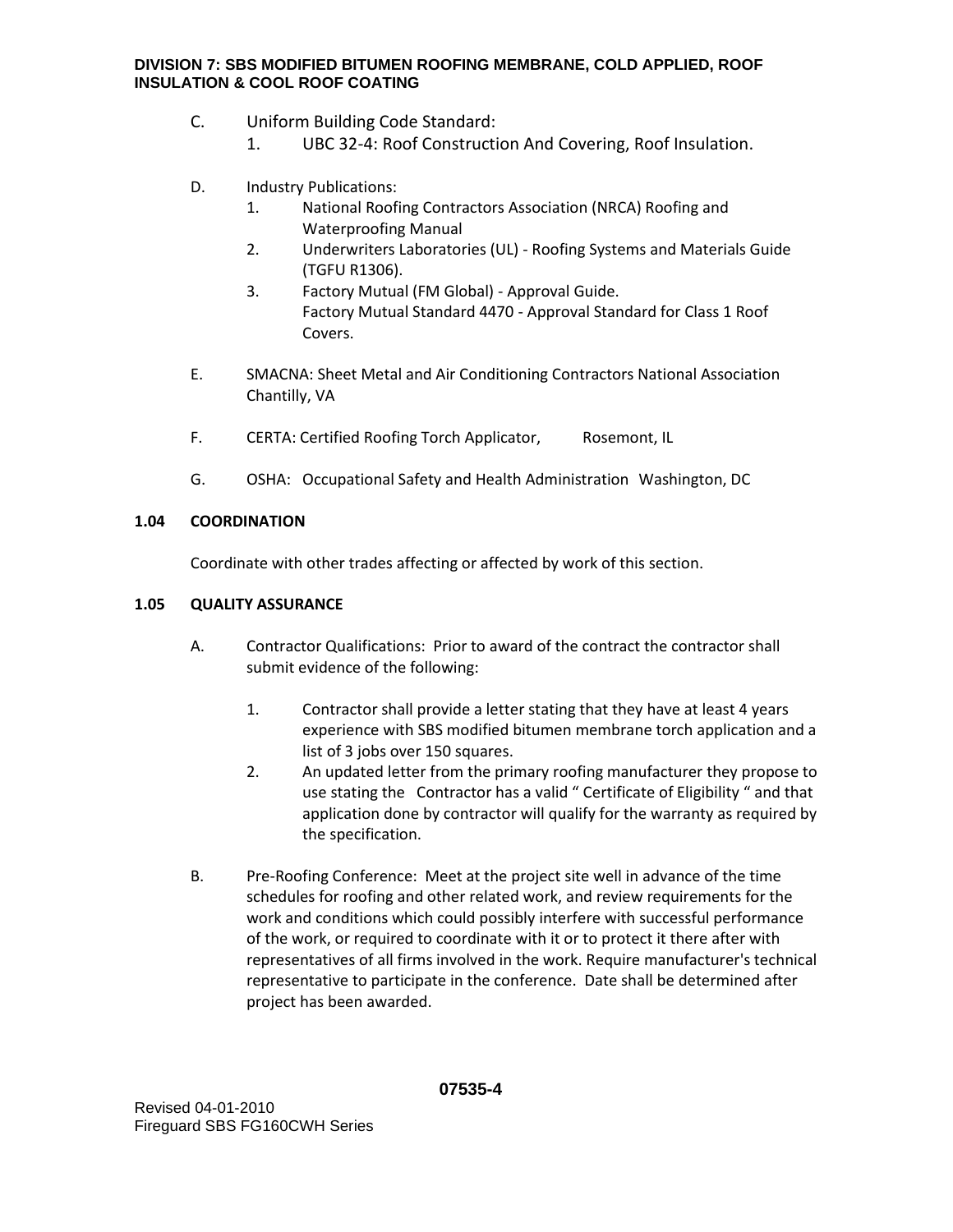- C. Final Inspection: Manufacturer's representative shall provide a comprehensive intermediate and final inspection after completion of the roof system. All application errors shall be addressed and final punch list completed.
- A. Manufacturer Qualification: Roofing manufacturer shall own and operate their own manufacturing facility for SBS Modified Bitumen roofing membrane for a minimum of 7 years. Roofing membranes supplied under a private label agreement are not acceptable. Roofing manufacturer shall submit a letter from their CPA firm confirming compliance with this requirement.
- B. Testing and agency requirements:
	- 1. Fire Testing: Material shall be tested for a minimum of Class A fire rating. The system should pass the said tests without any rock, covering or emulsions thus facilitating maintenance and eliminating excess load on the roof. All modified bituminous sheet roofing systems must bear testing agency (Underwriters Lab, Warnock Hersey etc.) on package or container indicating that materials have been produced under testing agency's classification and follow-up service.
	- 2. Contractor shall obtain all local permits for the application of the roofing system. The contractor prior to the job must obtain necessary permits.

# **1.06 WARRANTY**

A. Roofing Contractor: Upon completion of work, furnish a written five-year workmanship guarantee. This warranty shall cover all leaks due to defective workmanship for a period of 5 years. Manufacturer shall conduct an audit at no cost to owner within 3 years of project completion date. All deficiencies identified in the report shall be fixed and brought up to specification at no cost to the owner.

**Choose the warranty duration. Warranty duration increases by changing the smooth interply membrane to a heavier grade (section 2.01 B2).** 

- B. Manufacturer: Manufacturer shall provide owner with a **10-15-20** year nonprorated Roofing System Guarantee. Warranty should cover all leaks caused by faulty workmanship or material. Warranty will be in effect on the date of substantial completion of the project.
- C. Manufacturer's Maintenance Agreement: Manufacturer shall inspect the building every three-years for duration of the warranty period. The purpose of the inspection is to prepare a report on the condition of the roof and any areas, which has not been maintained. A comprehensive report should be prepared (digital and printed format), describing the condition of the roof. The report should alert the owners to any areas that require maintenance. Manufacturer shall make repairs identified in the report and by the owner. All these repairs shall be done at no charge to the owner, even if they have not resulted in leaks. The following are some of the example of the areas, which needs to be repaired on the roof by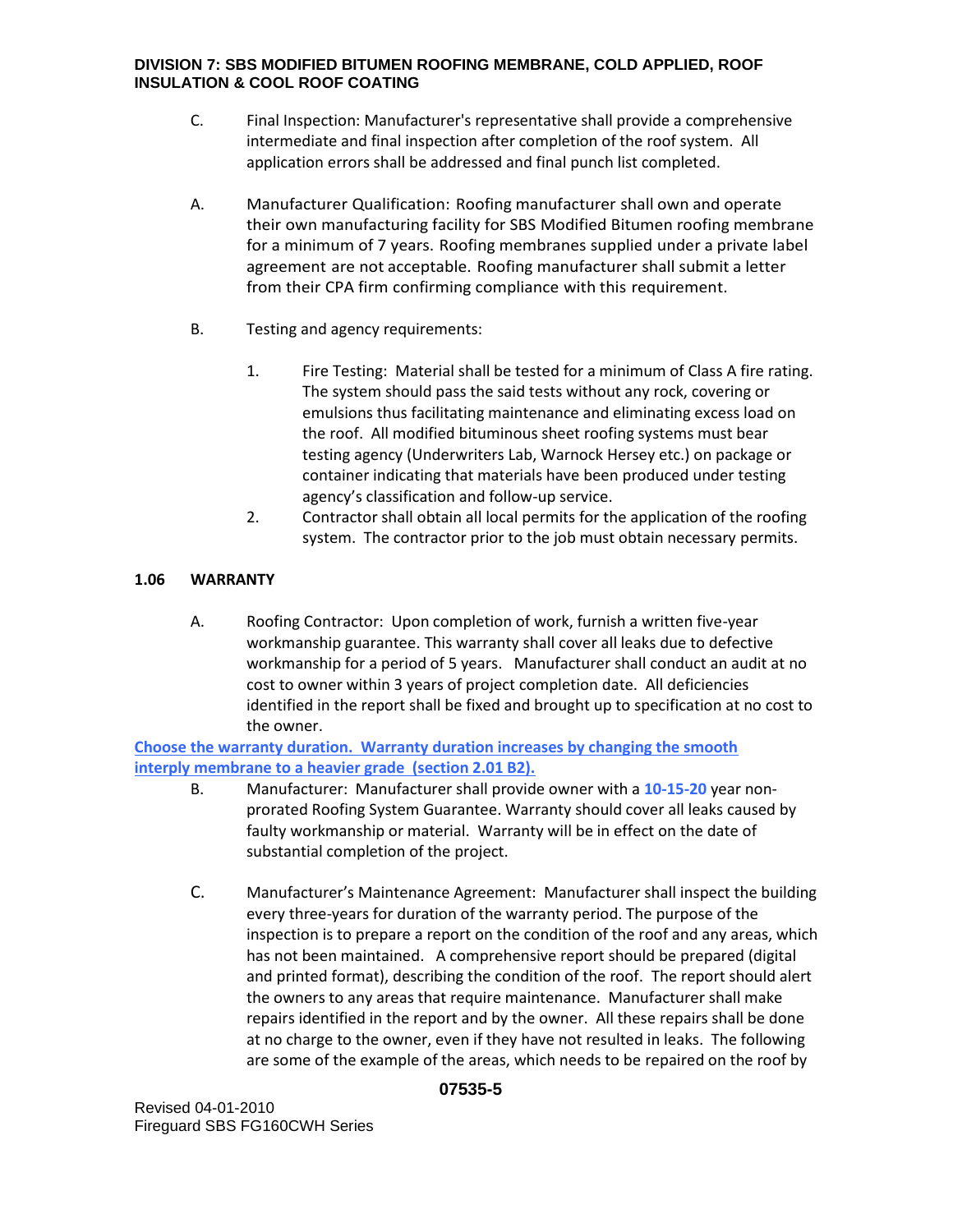the manufacturer through out the warranty period: Granule loss, loose flashing, dried out mastic or caulking, blisters, loose flashing, mud cracking. Any damage to roofing membrane due to natural disasters including but not limited to earthquake and hail damage are excluded from maintenance agreement and will be paid by owner

D. Coating Manufacturer: Coating manufacturer shall issue a 5-year warranty against peeling, flaking and cracking. The same company supplying and warranting the roofing membrane shall supply and issue the coating warranty too.

# **1.07 SUBMITTALS**

- A. Pursuant to the provisions of the General Provisions and Section 01300 "Submittals" the Contractor shall submit the following:
	- 1. Product specification sheet for each roofing component within the specified system. Data should substantiate that materials comply with the specifications.
	- 2. Test results as outlined in Article 1.05.B above.
	- 3. Final warranty per Article l.06.
	- 4. Samples (3" x 5") of each roofing component which is specified..
	- 5. Shop Drawings: Provide manufacturers standard details and approved shop drawings for the roof system specified.
	- 6. Installer shall provide written documentation from the manufacturer of their authorization to install the roof system, and eligibility to obtain the warranty specified in this section.
	- 7. As part of the submittal package, contractor shall submit a letter from the manufacturer agreeing to perform the maintenance services identified in section 1.06 C at no cost to the owner.

# **1.08 PRODUCT DELIVERY, STORAGE AND HANDLING**

- A. Roofing material shall be delivered to the job-site in new, dry, unopened containers clearly showing catalog number, product description, manufacturer's name and location. Delivered quantities should be sufficient to assure continuous work.
- B. Assure that materials are kept clean, and away from excessive heat and cold; do not remove labels or tear off protective covering until ready for application; store in an enclosed area where temperature is above 10 degrees C (50 degrees F) and below 32 degrees C (90 degrees F). Material shall not be stored directly on the ground.
- C. Do not double stack membrane. Maintain aisle space between stacks to facilitate fire suppression.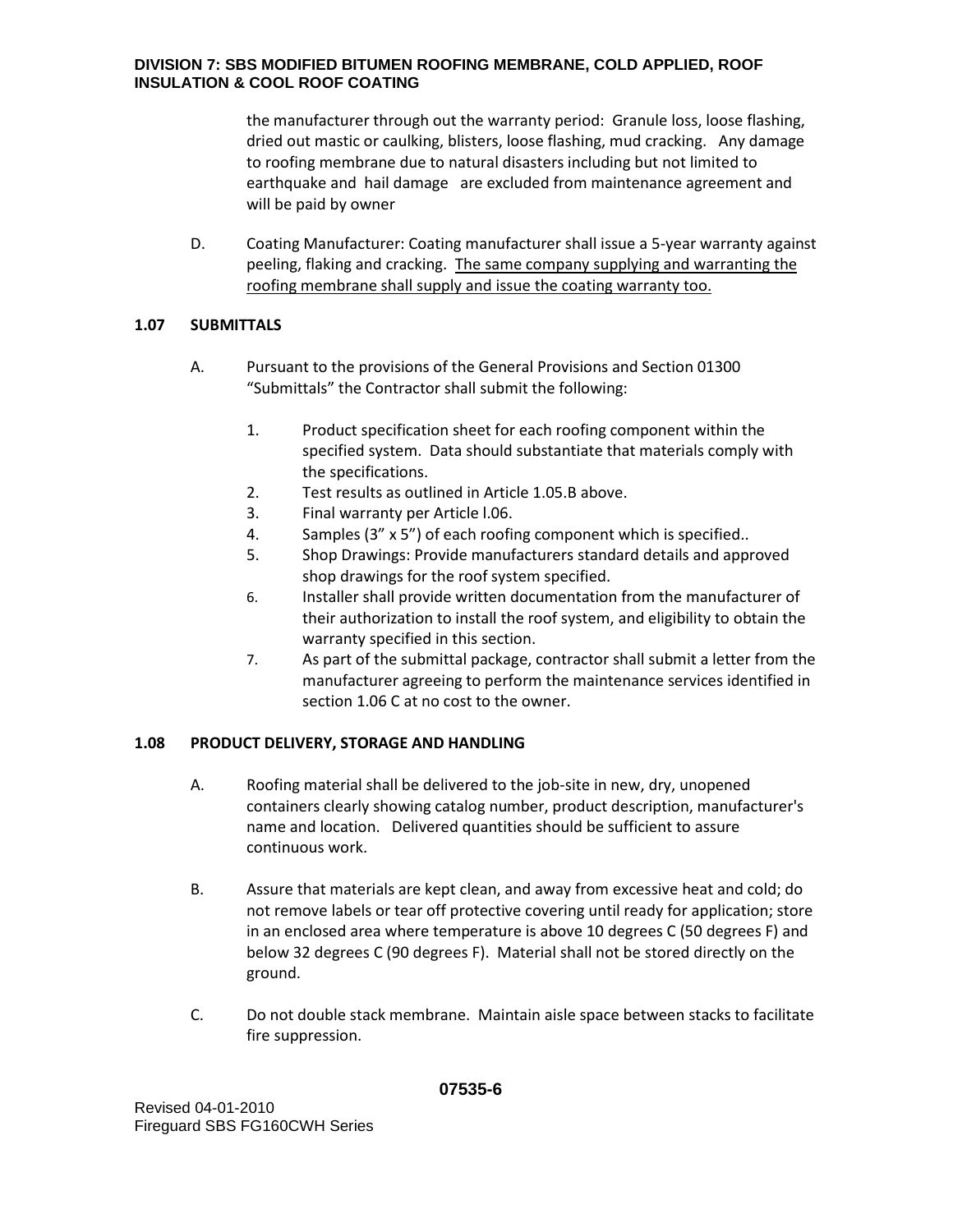- D. Do not overload structure with building materials.
- E. Strictly follow recommended storage instructions supplied by the manufacturer.
- F. Store roll goods on end on pallets in a clean, dry, protected area. Take care to prevent damage to roll ends or edges. Do not double stack modified bitumen products or lay them on their side. Follow manufacturers instruction for storage and handling.

#### 2 **PART 2 - PRODUCTS**

## **2.01 ROOFING SYSTEM**

A. All components of the roofing system must be SBS modified bitumen and have been successfully manufactured in the U.S for a minimum of 10 years. All the layers (base, ply and cap) shall be supplied by the company issuing the warranty. Non-modified asphalt coated fiberglass Type II base sheet is not an acceptable substitution for the modified base sheet. APP modified membranes are not acceptable. Acceptable manufacturers, provided all requirements outlined in the specifications are met are:

#### 1. MBTechnology [www.mbtechnology.com](http://www.mbtechnology.com/)

B. Roofing Membranes: Roofing membrane components include:

**Base is only required if there is no insulation over deck and system is being applied direct over wood/light weight concrete. Delete base if there is insulation over the deck..** 

> 1. BASE: Shall be SBS modified weighting a minimum of 40 Lbs/ Square and meeting ASTM D 4601-91, Type II. Approved membranes are:

MBTechnology layflat SBS LF40

- a) Modifier: SBS Modified
- b) Weight Minimum of 40 lbs/ 100 square feet
- c) Tensile @ Room Temp 44 lbs/in
- d) Weight 40 lbs/square
- 2. Smooth Interply & Base Flashing: Shall be a smooth surfaced membrane, which meets or exceeds the following minimum standards. Approved membranes are: **For 20 Year Warranty use the following smooth interply SF160CSA delete others .**

MBTechnology superflex SBS SF160CSA

- a) Modifier: Styrene Butadiene Styrene.
- b) Dual reinforcement consisting of a layer of polyester and a layer of fiberglass mat.

#### **07535-7**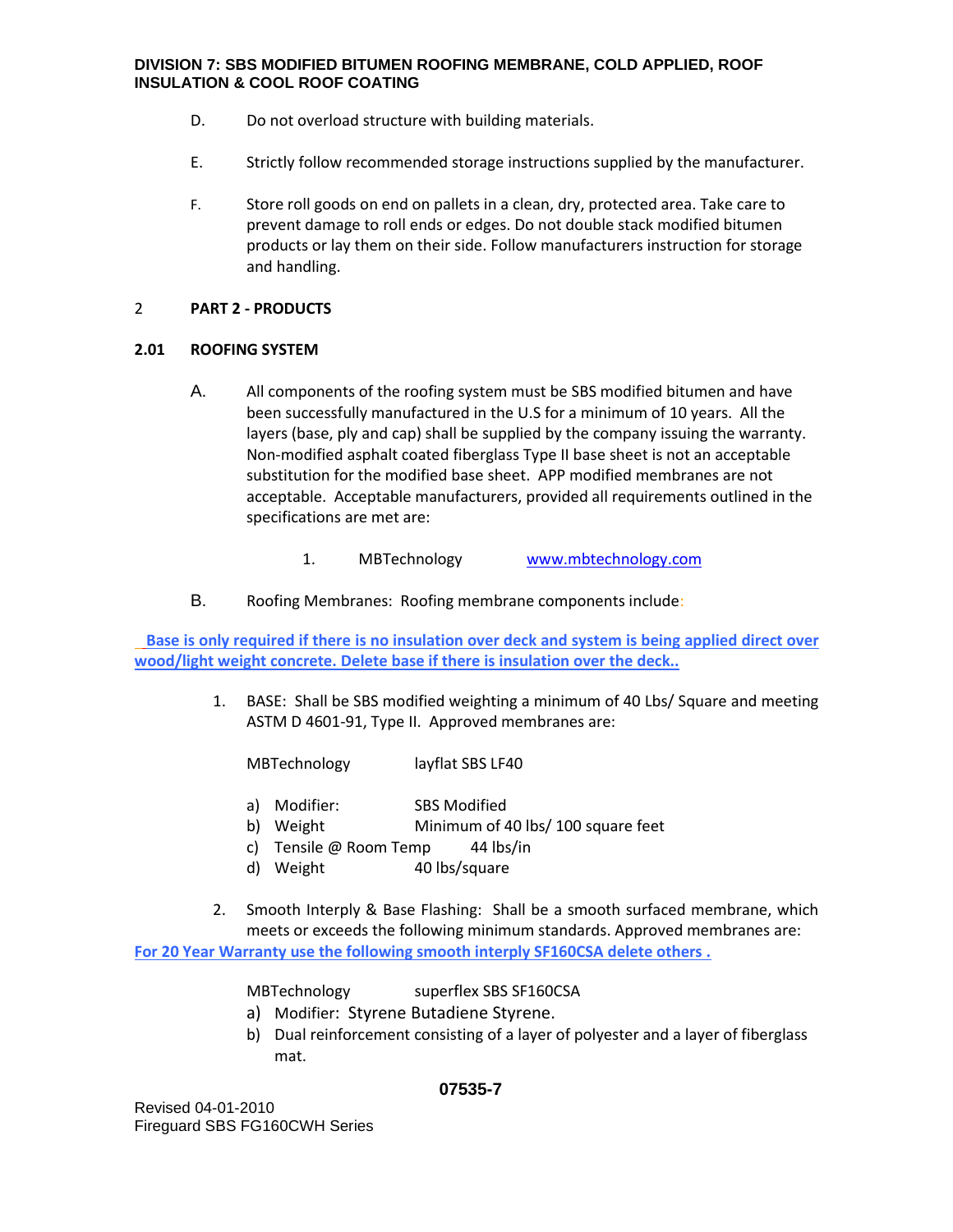- c) Tensile strength shall be min. 210 lbs/in. MD and 180 lbs/in CMD @ O deg F.
- d) Tensile strength shall be min. 110 lbs/in. MD and 80 lbs/in CMD @ 73.4 deg F.
- e) Tear strength to be min. 150 lbs MD and 120 lbs CMD @ 73.4 F.
- f) Ultimate Elongation of 40% @ 73.4 deg F.
- g) Thickness: 140 mils, minimum.
- h) Bottom Surface: Sand
- i) Mass Weight: Minimum nominal weight of 110 pounds per 1 square roll.
- **j)** Meet and exceed requirements of ASTM D6162 Grade S.

## **For 10 Year Warranty use the following smooth interply layflat SBS LF60.**

MBTechnology layflat SBS LF60

- a) Modifier: Styrene Butadiene Styrene.
- b) Reinforcement consisting of a layer of fiberglass mat.
- c) Tensile strength shall be min. 160 lbs/in. MD and 90-lbs/in CMD @ O deg F.
- d) Tensile strength shall be min. 70 lbs/in. MD and 80 lbs/in CMD @ 73.4 deg
- e) Tear strength to be min. 100 lbs MD and 70 lbs CMD @ 73.4 F.
- f) Ultimate Elongation of 10% @ 73.4 deg F.
- g) Thickness: 85 mils, minimum.
- **h)** Bottom Surface: Sand.
- **i)** Mass Weight: Minimum nominal weight of 70 pounds per square.

## **Cap membrane is the same for 10-15 –20 year warranty.**

3. Cap Membrane : Shall meet or exceed ASTM D 6162 Grade G. It shall be a dual reinforced fire rated SBS membrane suitable for cold adhesive application. Cap membranes reinforced with a single layer of polyester or fiberglass mat are not acceptable. Cap membranes reinforced with polyester mat with fiberglass strands are not acceptable. The cap membrane shall meet the following specifications:

MBTechnology fireguard SBS FG160CWH

- a) Modifier: Styrene Butadiene Styrene.
- b) Reinforcement: Dual reinforcement consisting of a layer of polyester and a layer of fiberglass mat.
- c) Tensile strength shall be min. 210 lbs/in. MD and 110 CMD @ O deg F.
- d) Tensile strength shall be min. 120 lbs/in. MD and 80 CMD @ 73.4 deg F
- e) Tear strength to be min. 168 lbs MD and 130 lbs CMD @ 73.4 F.
- f) Testing shall be in accordance with ASTM D 5147 at 0 degrees F.
- g) Thickness: 165 mils, minimum.
- h) Bottom Surface: Burn off backer film.
- i) Mass Weight: Minimum nominal weight of 110 pounds per square.

**Flashing membrane is the same for 10-15 –20 year warranty.** 

4. Flashing: Shall meet or exceed ASTM D 6162 Grade G. It shall be a dual reinforced fire rated SBS membrane suitable for torch application. Cap membranes

Revised 04-01-2010 Fireguard SBS FG160CWH Series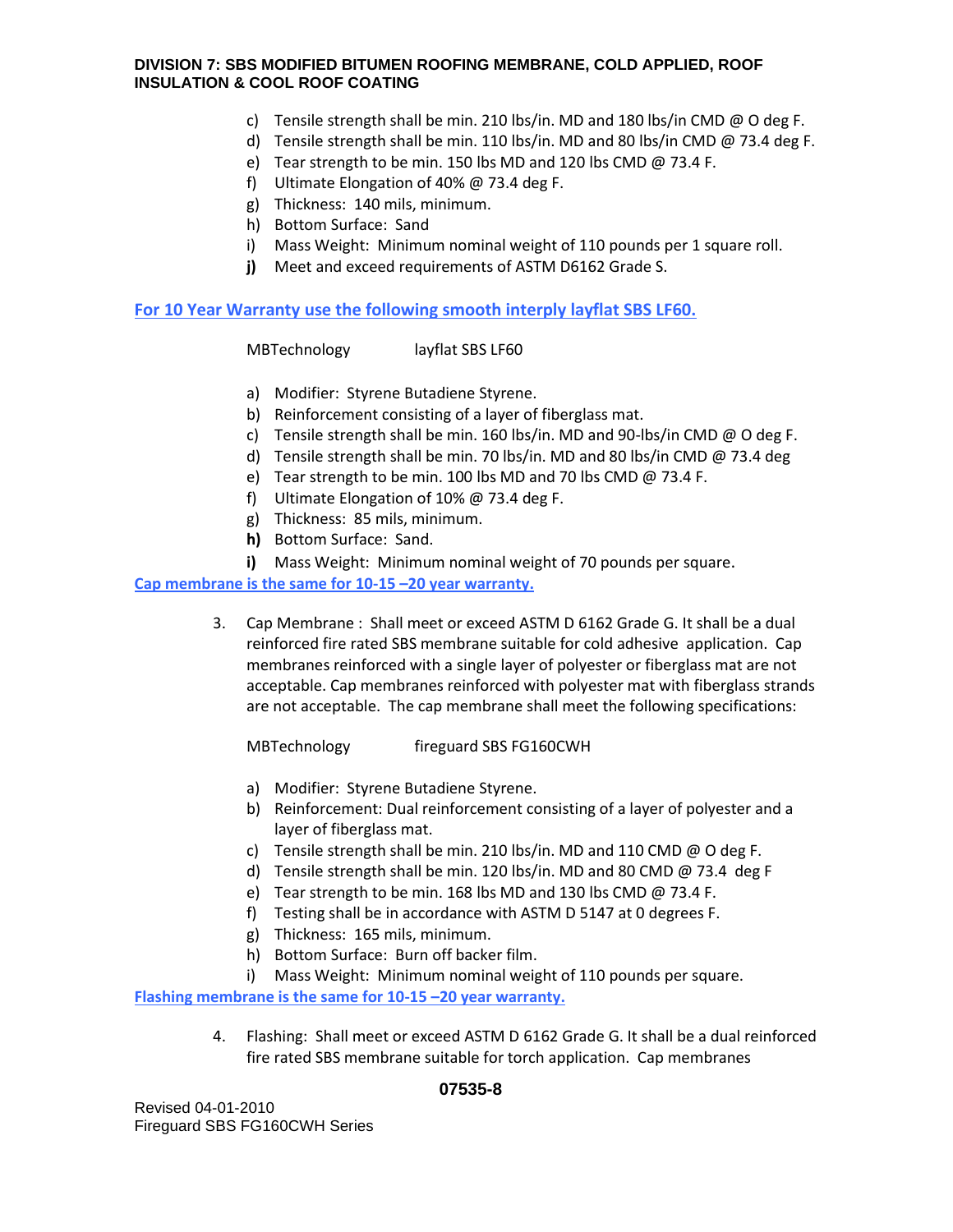reinforced with a single layer of polyester or fiberglass mat are not acceptable. Cap membranes reinforced with polyester mat with fiberglass strands are not acceptable. The cap membrane shall meet the following specifications:

MBTechnology fireguard fastorch SBS FGFT160CWH

- a) Modifier: Styrene Butadiene Styrene.
- b) Reinforcement: Dual reinforcement consisting of a layer of polyester and a layer of fiberglass mat.
- c) Tensile strength shall be min. 180 lbs/in. MD and 150 CMD @ O deg F.
- d) Tear strength to be min. 180 lbs MD and 130 lbs CMD @ 73.4 F.
- e) Testing shall be in accordance with ASTM D 5147 at 0 degrees F.
- f) Thickness: 165 mils, minimum.
- g) Bottom Surface: Burn off backer film.
- h) Mass Weight: Minimum nominal weight of 116 pounds per 1 square roll.
- 5. Backer layer for flashing: Shall be a self adhesive smooth surface SBS modified bitumen membrane which is air impermeable and meets the following minimum requirements. This membrane shall be incorporated at all flashing assembly prior to torch applying the smooth base and top surfacing flashing system.

MBTechnology SA65S

- a. Modifier: Styrene Butadiene Styrene.
- b. Reinforcement: Non-woven Fiberglass mat.
- c. Top surfacing smooth,
- d. Minimum weight of 30 lbs/square.
- e. Meeting ASTM D 1970-01

## **2.02 ROOFING ACCESSORIES:**

- 1. Fasteners: Nailing patterns & type of fasteners (including screws & plates) on all insulation & membranes shall comply with Factory Mutual guidelines (FM I-90) requirements and roof membrane manufacturers written recommendations.
- 2. Cants: Perlite cant and tapered edge strips: ASMT C728-91, Asphalt impregnated perlite. Cants shall be preformed to 45-degree angle with a 4" vertical leg, and 4" horizontal leg, unless noted otherwise.
- 3. Insulation: Provide preformed tapered roofing insulation boards where indicated for sloping to drain. Fabricate with taper to provide ¼" per foot slope, unless otherwise indicated in drawing. Provide preformed saddles,

Revised 04-01-2010 Fireguard SBS FG160CWH Series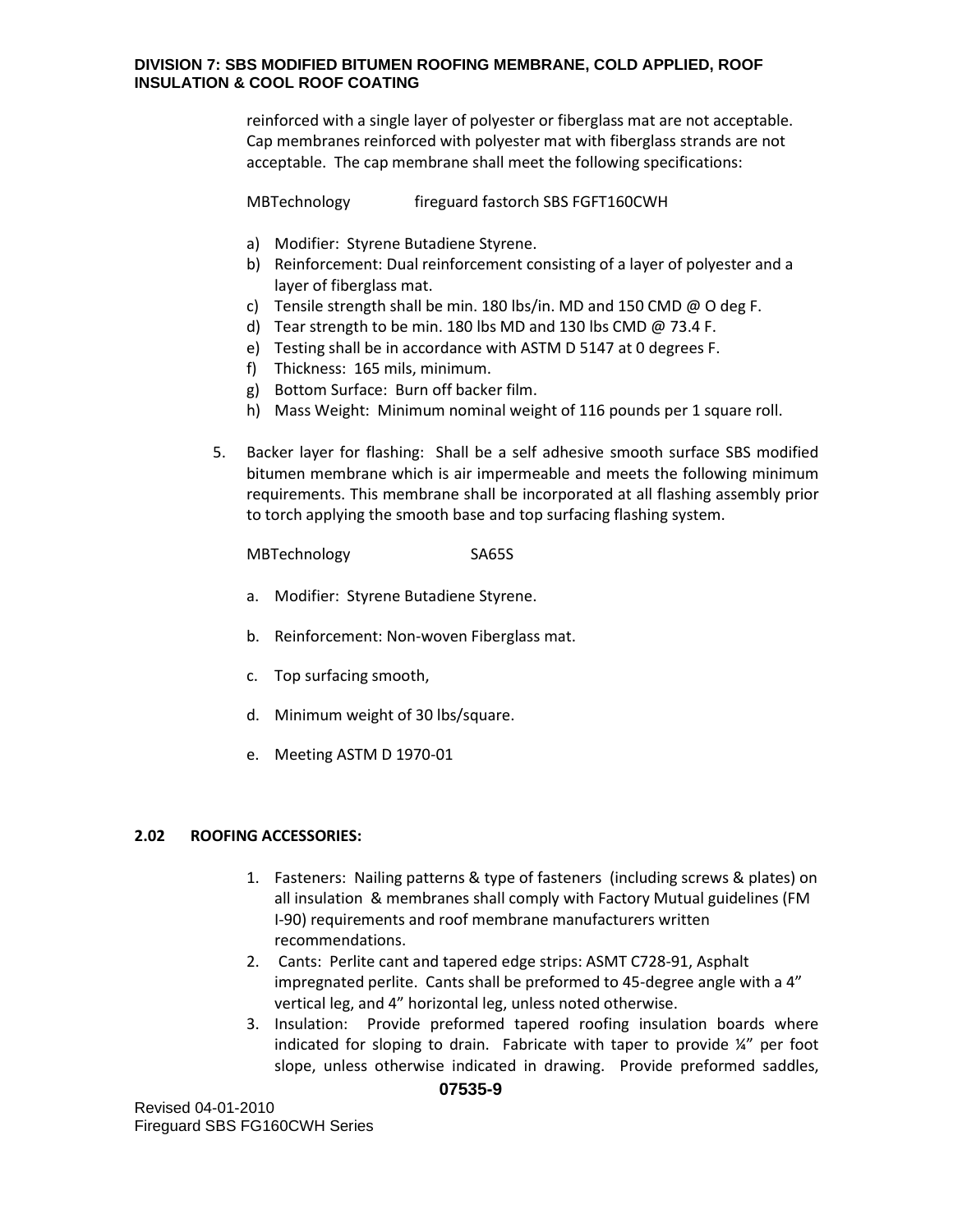crickets, tapered edge strips where indicated for sloping to drain. Insulation shall be tapered polyisocyanurate achieving a minimum of R30 insulation value covered with ½" dens-deck insulation to withstand flute span on metal deck.

Insulation shall meet and exceed the requirements of ASTM C 1280. Acceptable manufacturers are:

- a.  $R Max$
- b. Johns Manville
- c. Atlas
- d. Or approved equal.
- 4. Protection Board shall be. ½" Dens Deck by Georgia Pacific, no substitution allowed. .
- 5. Pitch pans, Expansion Joints, Metal Flashings: Shall be in full compliance with NRCA and SMACNA approved application standards.
- 6. Pitch Pan Filler: Shall consist of a two component, cold applied urethane compound as approved by roofing membrane manufacturer.
- 7. Caulking Sealant: Comply with Federal Spec number TTS 0023c. And should consist of a single component, high performance, elastomeric compound as manufactured by or similar and equal to the following:
- 8. Mastic: Elastomeric mastics, adhesives, and caulking products are required over standard grade adhesive and mastics. , All mastics must conform to ASTM D4586 Elastomeric Mastic -Pros-choice 1010 by Gibson Homan or approved equal.
- 9. Traffic Pad: Shall be manufactured with recycled tire with a minimum thickness of 1/2" and supplied by same company issuing the roofing warranty. Approved walk pads are MBTechnology's WT-3x4 or approved equal. Use Chemlink M1 adhesive or equal to adhere the walk pad to roof surfacing.
- 10. Insulation Adhesive shall be Olybond 500 adhesive manufactured by Olympic Fasteners.
- 11. Asphalt Primer: ASTM D 41, Leak Buster Matrix 307 Premium Asphalt Primer, by BMCA or equal.
- 12. Cold Adhesive shall be a blend of special adhesive asphalts and safe, highflash, quick drying solvents that meets or exceeds ASTM D 4479, Type II requirements. Approved adhesives are IAC 7MBT by MBTechnology or equal. DELETE ITEM 12 IF PROJECT DOES NOT REQUIRE A COATING TO MEET CALIFRONIA TITLE 24 REQUIREMENTS FOR COOL ROOF.
- 13. Protective Coating: Coating shall be a two-part co-polymer elastomeric coating, white in color and meeting California Title 24 requirement for Cool Roof. The coating shall have current listing with the Cool Roof Rating Council (CRRC) with CRRC label. Approved coatings are CO24 Base and CO24 Top by MBTechnology or approved equal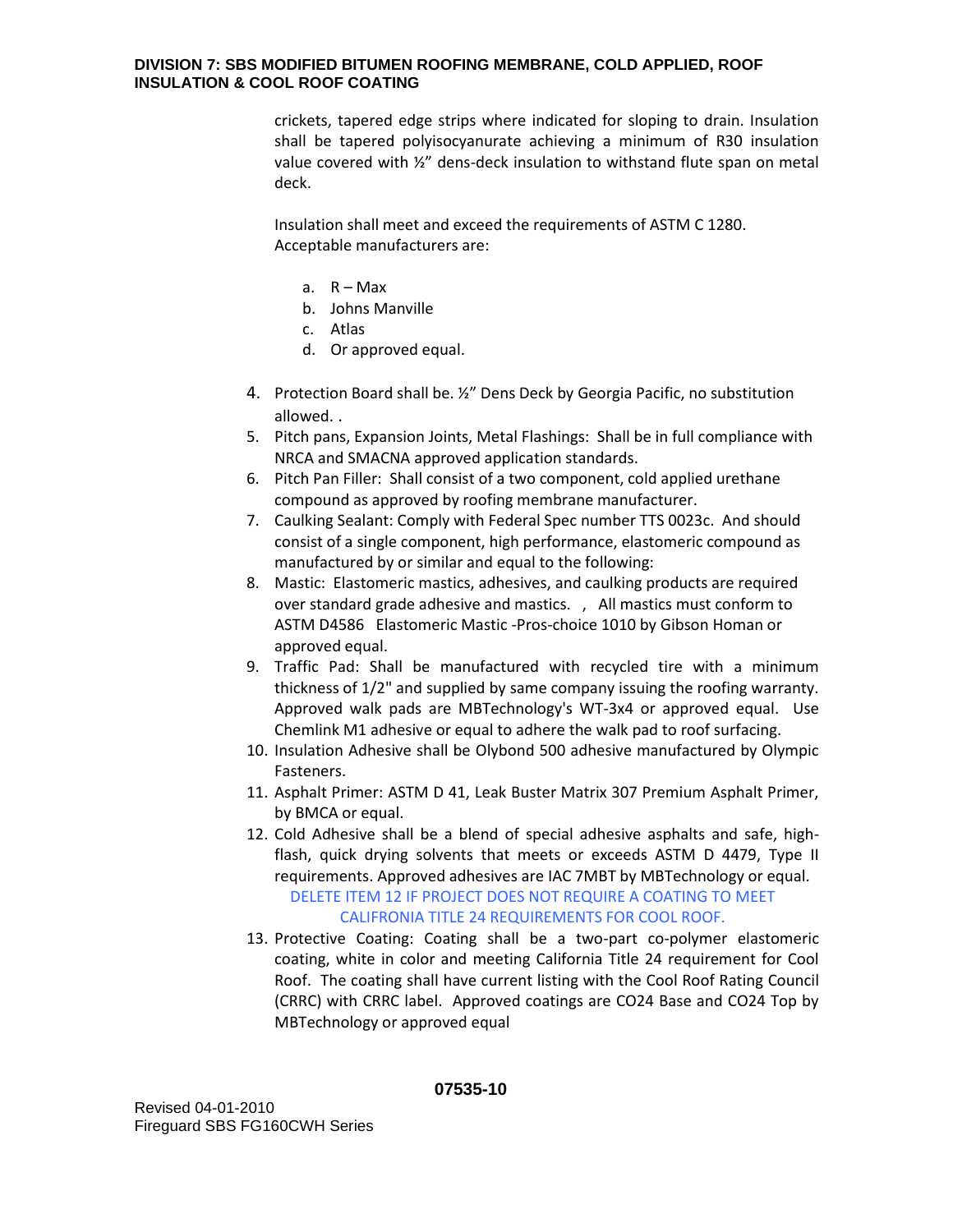- 14. Liquid reinforced flashing system: MBT-Flash Single-component, elastomeric asphalt emulsion with polyester reinforcing fleece fabric fully embedded into the resin to form roof system flashings.
	- a. Reinforcement: woven polyester reinforcement.
	- b. Surfacing: Second coat of MBT-Flash and mineral granules to match adjacent SBS-modified bitumen cap sheet.

# 3 **PART 3 - EXECUTION**

# **3.01 EXISTING / GENERAL CONDITIONS**

A. Contractor shall verify that surfaces are smooth, dry, sound, and free from any conditions effecting proper roofing applications. Prior to starting work, owner shall be advised of conditions needing correction. Work will not be started until other trade work required ahead of membrane application is completed. Contractor is responsible for all carpentry work such as wood nailers, wood curbs, wood expansion or contracting members, wood cants and similar items necessary for the completion of the work according to these specifications.

#### **Line item 1-3 only applies to re-roof application, delete if this is a new construction.** Removal of existing roof

- 1. The existing roofing membrane(s) and insulation shall be removed to the existing deck and shall include but not be limited to, all wall flashings, edge flashings, and all other items incorporated there in.
- 2. Remove only as much roofing as can be replaced with a completely new roofing system and made watertight the same day. Phase roofing application is not allowed.
- 3. All debris shall immediately be removed from the roof surface and deposited into trucks or containers through an enclosed trash chute. Removal of existing roofing materials should be performed in conjunction with the installation of the new roofing system. All exposed areas must immediately be covered and made watertight. No overnight stockpiling of debris on the roof shall be permitted.
- 4. Contractor shall clean all roof surfaces and is responsible for keeping the building and surrounding area neat and orderly.
- 5. Trash container or trucks shall be removed from the premises when they are full.
- 6. Clean the roof deck surfaces of all loose materials and other impediments detrimental to the application of the new roofing materials.

# **3.02 PROTECTION**

A. Prior to any job shut-down, all seams laid in the preceding time period shall be checked for water tightness. Required precautions should be taken to leave the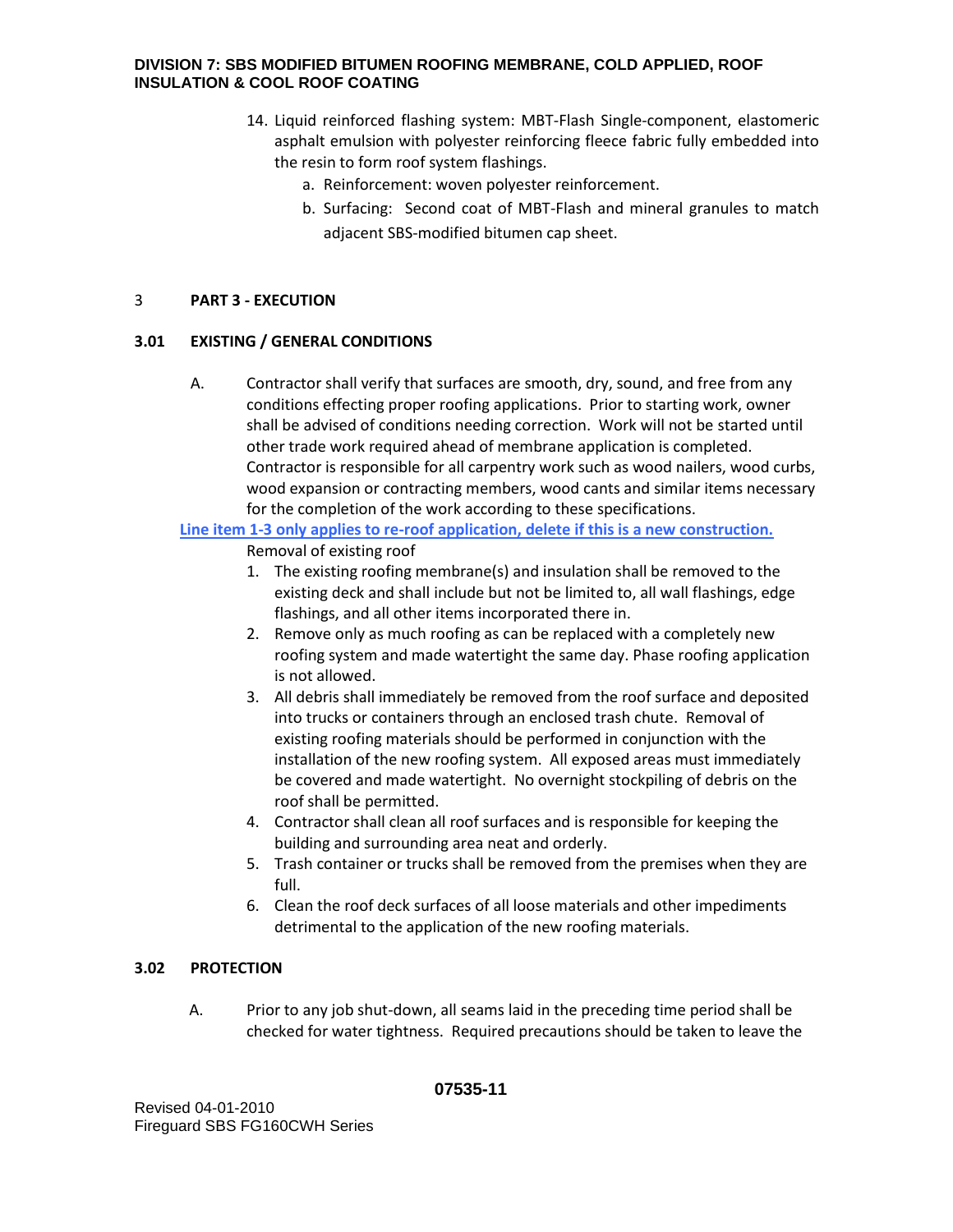job in watertight condition. If moisture is present at any location contractor at no expense to the owner or manufacturer will replace all wet material.

- B. All finished work of other trades that is damaged in the execution of work under this section shall be replaced or restored at the expense of the trade who caused the damage.
- C. Ground storage and work shall be confined to the areas designated by the Owner as agreed upon at the pre-bid conference. Do not travel across landscaped areas without the Owner's approval.

# **3.03 SURFACE PREPARATION**

A. Prior to installing the roofing material, remove from deck all debris, nails, sharp objects, dirt, moisture, petrochemical materials or projections that could in any way damage the systems. Surface shall be prepared such that there is positive and workable drainage. Areas of the roof with ponding water should be corrected and the slope adjusted accordingly so as to prevent future standing water.

# **3.04 WORKMANSHIP**

- A. Contractors must be thoroughly skilled in the application of specified materials; with all workmanship done in such a manner as to fulfill the requirements of drawings and specifications. Any specific directions furnished by manufacturer, and as published in the manufacturer's manual for modified bitumen roofing systems, regarding the application of roofing materials shall be strictly followed. All deviations from the manufacturer's published instructions shall be secured in writing on the manufacturer's letterhead approved by the "Manager of Technical Services".
- B. Prior to applying membranes the contractor and his foreman shall review the specifications and the manufacturer's technical manual with the manufacturer's technical representative to make certain all aspects of membrane application is understood. Application will proceed in strict accordance with specifications and detailed drawings and instructions in said technical manual. No verbal/oral deviation will be accepted unless authorized on company's letterhead signed by the company's " Manager of Technical Services ". .
- C. Maintain constant supervision by a competent foreman.
- D. Contractor must supervise installation of and be responsible for seeing that roof mechanical, electrical equipment, roof drains and other works are properly flashed. Make roof and flashing repairs as necessary; advise the Architect / owner in writing of all potential leaks as may be caused by other trades.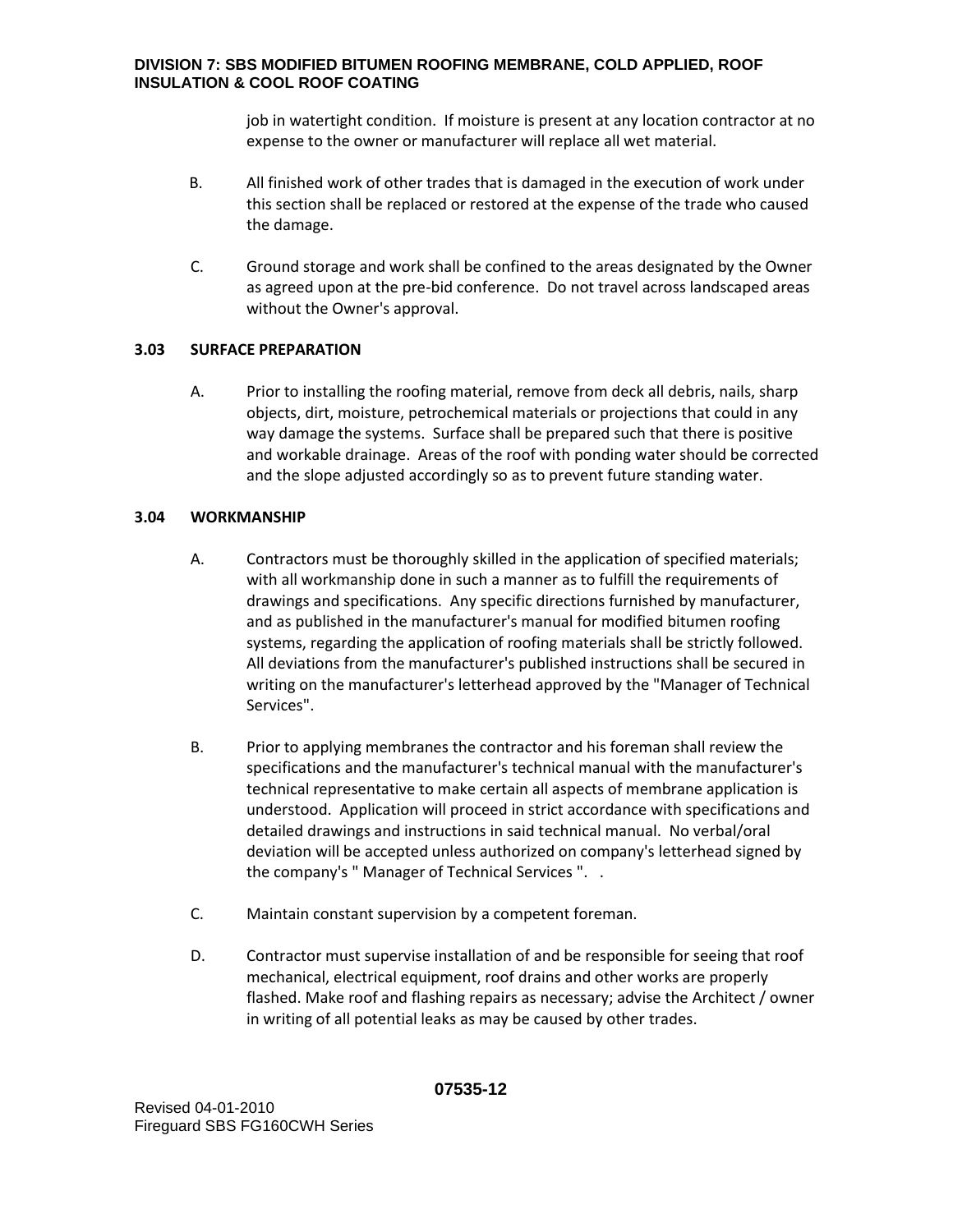- E. Install only as much roofing material as can be completed and covered with a cap membrane in one day. No section of the roof should be left exposed and unfinished. Phase roofing is not accepted.
- F. Do not roll roofing equipment or stack materials on completed new roofing surfaces, without the adequate protection of a  $\frac{1}{2}$ " plywood sheets.
- G. Do not apply any roofing materials before sunrise, or at anytime when there are indications of moisture, (rain, mist, dew, frost or snow).
- H. Insure that no heavy objects remain in one place on the portions of the new roofing membrane where the membrane has not yet set or the adhesive has not fully bonded the layers. .
- I. Insure that all fish mouths are cut and patched (do not attempt to walk down the fish mouths). Objects causing separation between reinforcing plies must be removed.
- J. Every attempt shall be made to install flashings at openings, projections, and walls adjoining new roofing during all work periods. If circumstances do not allow this, these areas shall be made watertight at the end of each day or work period.
- K. Aesthetic Considerations: An aesthetically pleasing overall appearance of the finished roof application is a standard requirement for this project. Make necessary preparations, utilize recommended application techniques, and apply the specified materials including granules, and exercise care in ensuring that the finished application is acceptable to the Owner.

**Delete Section 3.06 if there is no insulation on the deck.** 

## **3.05 INSULATION APPLICATION**

A. Shall be applied in strict conformance with insulation manufacturer's specification and comply with NRCA and RIC- TIMA recommendations.

Mechanically fasten the tapered polyisocyanurate board over the metal deck / Light Weight Concrete / Wood Deck with 16 fasteners per board per FM –I90 pattern (1.2 meter x 2.43 meter board (4 x 8 foot board). Fasteners shall be of sufficient length to penetrate the board and the metal deck and comply with FM I90 requirement. Use only fasteners with a minimum 3-inch (76 mm) stress plate when mechanically attaching insulation. Do not attach insulation with nails. Adhere the pre primed cover board over the polyisocyanurate insulation in adhesive.

**For areas over structural concrete apply the insulation in Instastik adhesive to the deck. Follow the adhesive manufacturers' requirement for deck preparation and application procedure.** 

B. Install insulation boards with staggered board joints in one direction (unless taping joint).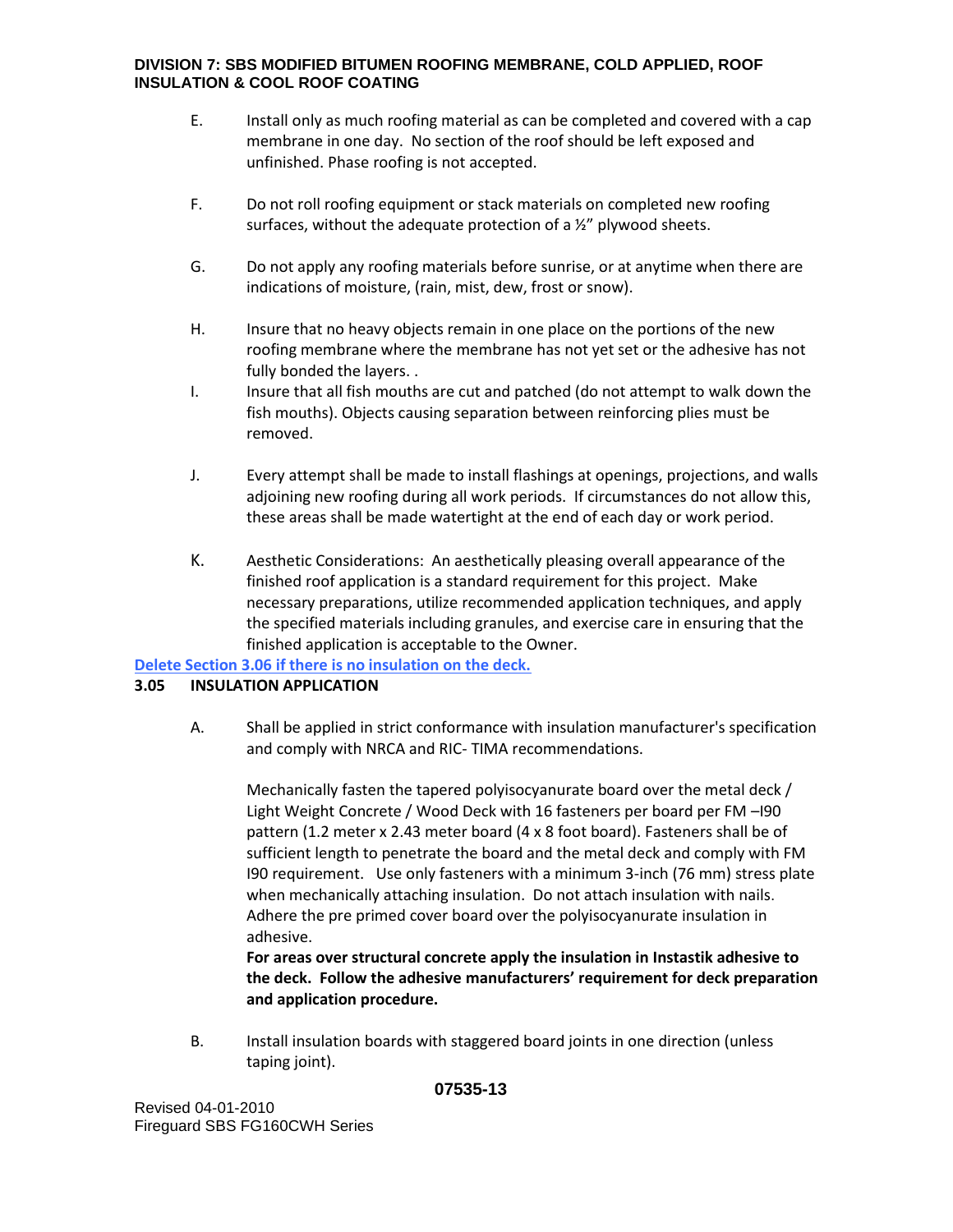- C. Install insulation boards snug. Gaps between board joints shall not exceed 1/4 inch (6 mm). All gaps in excess of 1/4 inch (6 mm) shall be filled with like insulation material.
- D. Wood nailers shall be 3-1/2 inches (89 mm) minimum width or 1 inch (25 mm) wider than metal flange. They shall be of equal thickness as the insulation with a minimum 1-inch (25 mm) thickness. All nailers shall be securely fastened to the deck.
- E. Cant strips shall be installed at the intersection of the roof and all walls, parapets, curbs, or transitions approaching 90 degrees, to be flashed. They shall be approximately 4 inches (102 mm) in horizontal and 4 inches (102 mm) in vertical dimension. The face of the cant shall have an incline of not more than 45 degrees with the roof.
- F. Do not install any more insulation than will be completely waterproofed each day.

## **3.06 COLD ADHESIVE**

**Delete line item A if there insulation over deck. Section 3.07 A only applies if the membrane is being directly applied over wood / light weight concrete.** 

#### A. **Modified SBS Base Sheet:**

On decks with slopes of ¼"-2" per foot, base sheet must be applied in shingle fashion stating at the low point of the roof proceeding upwards, with all end laps staggered. Base sheet shall be lapped 2" on the sides and 4" at the ends. On decks with slopes greater than above in addition to the above requirements the end lap, shall also be staggered no less than 3 feet apart. Sheets will be nailed 12" from the edge, 18" apart. Turn up 2" above cant strip at all vertical surface.

B. **Smooth Ply & Cap Membrane Application:** Apply roofing in accordance with roofing system manufacturer's specification and the following requirements. Apply the ply and cap sheet in cold adhesive allowing 3.5" side and 6" on end laps. End laps shall be staggered with a minimum spacing of 3". Apply to produce a 1/8" -1/4" outflow of adhesive at all seams. Areas with less than 1/8" outflow will be checked with a trowel and resealed. Turn up 2" above can strip at all vertical surfaces. All layers shall be 100% adhered to each other and to the protection board or base. Areas of partial or loose adhesion shall be redone at contractor's sole cost and expense.

The roofing membrane components shall immediately be applied after application of base sheet and/or insulation as a continuous operation.

1. Priming: All metal flanges (all jacks, edge metal, and lead drain flashings) and concrete and masonry surfaces shall be primed with an asphalt primer meeting ASTM D 41.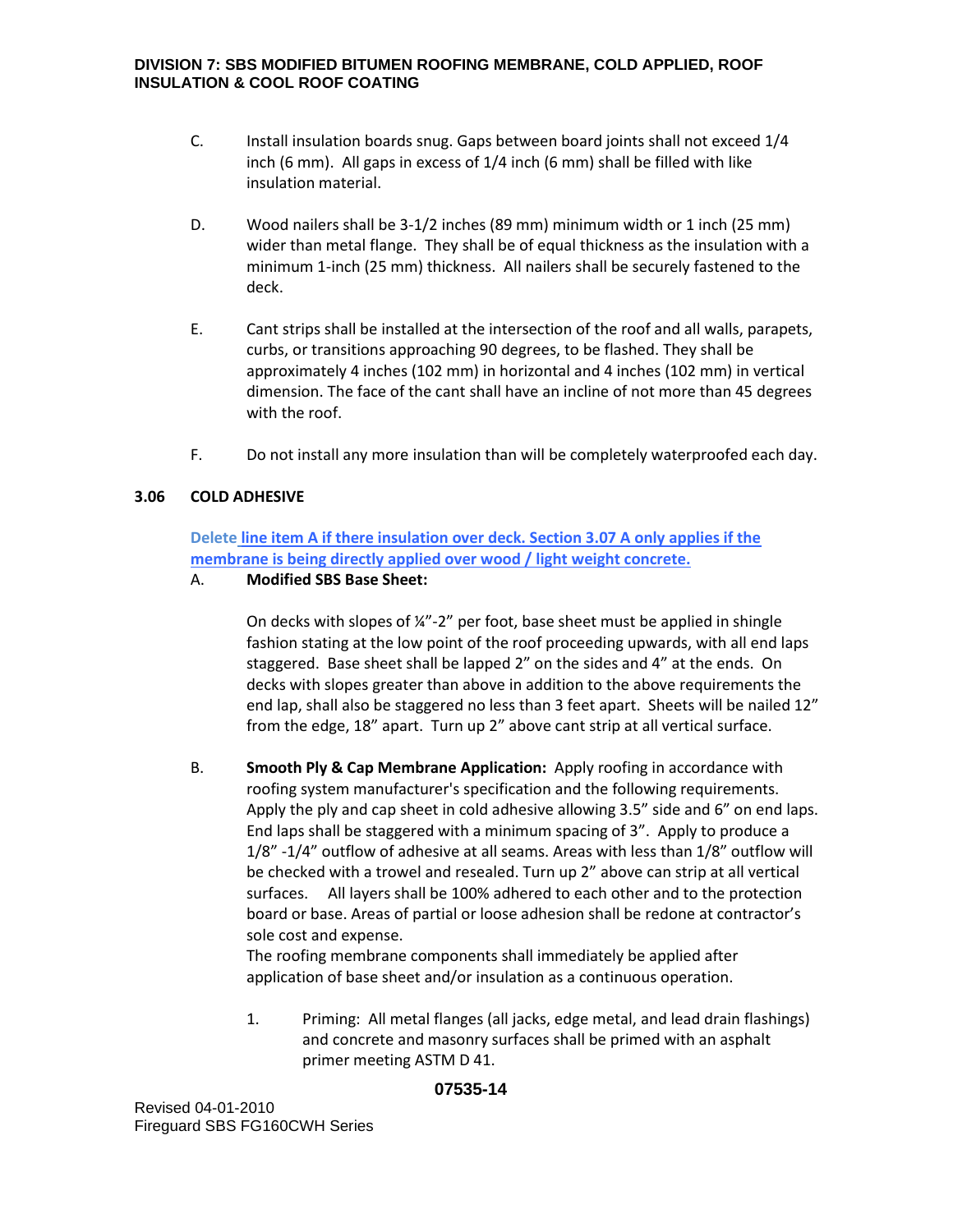- 2. Membrane Adhesive Application: roller, squeegee or spray unit can be used for application of the membranes. Application shall be done in a smooth, even, continuous layer without breaks or voids. Pour the adhesive on the substrate and spread, using a serrated edged squeegee, applied at the rate of 1-1/2 gal per square (6 L/sm).
- 3. Fill all voids between the penetration and flashing collar with approved caulking.
- 4. Apply the adhesive so that the substrate is coated in a pattern slightly larger than the first sheet being applied.
- 5. End laps and selvage laps of the membrane being lapped shall be coated with adhesive so that a visible bead of adhesive appears. Roll all laps with a steel roller to ensure proper adhesion. Alternately, the end laps and side laps may be hot air welded. The hot-air welding method will provide a watertight lap immediately and may be preferable when inclement weather is threatening.
- 6. Allow 5 to 15 minutes for solvents to evaporate from the adhesive (i.e. tack time or open time) before embedding any sheets into newly applied adhesive. Tack times may vary based on ambient conditions.
- 7. All rolls (both ply and cap) shall never be put down in full-length rolls (33 lineal feet). They should be cut to the following lengths.

| Slopes of | $\frac{1}{4}$ " up to 1 $\frac{1}{2}$ " | 17-foot max |
|-----------|-----------------------------------------|-------------|
| Slopes of | $1\frac{1}{2}$ to $2''$                 | 11-foot max |

- 8. All material must be cut to specified lengths then relaxed or heated until the material lies completely flat before installation. (i.e. no wrinkles, buckles or rigid end strips)
- 9. Matching granules may be broadcast into the modified bitumen bleed out at seams while hot to enhance the finished appearance of the membrane.
- 10. All end laps shall be staggered a minimum of 18 inches (457 mm) so that no adjacent end laps coincide. If end laps fall in line or are not staggered the proper distance, a full width of membrane shall be installed over the end laps. End laps, flashing sheets and other seams formed over granule surfaces require pre-heating of the top surface of the underlying granule surface membrane to a point where the granules just begin to sink into, and the modified bitumen compound comes up through the granules to ensure proper seam construction and adhesion.
- 11. All laps shall be parallel or perpendicular to the slope of the roof such that the flow of water is not against the lap.

# **3.07 BASE FLASHINGS**

**A.** Install all base flashings of roof wall junctures, projections and expansion point curbing per manufacturers specification. Backer sheet for flashing shall be a minimum of one layer of self-adhering smooth-surfaced polymer-modified bitumen sheet, smooth heat welded membrane covered with top surfacing. Base

# **07535-15**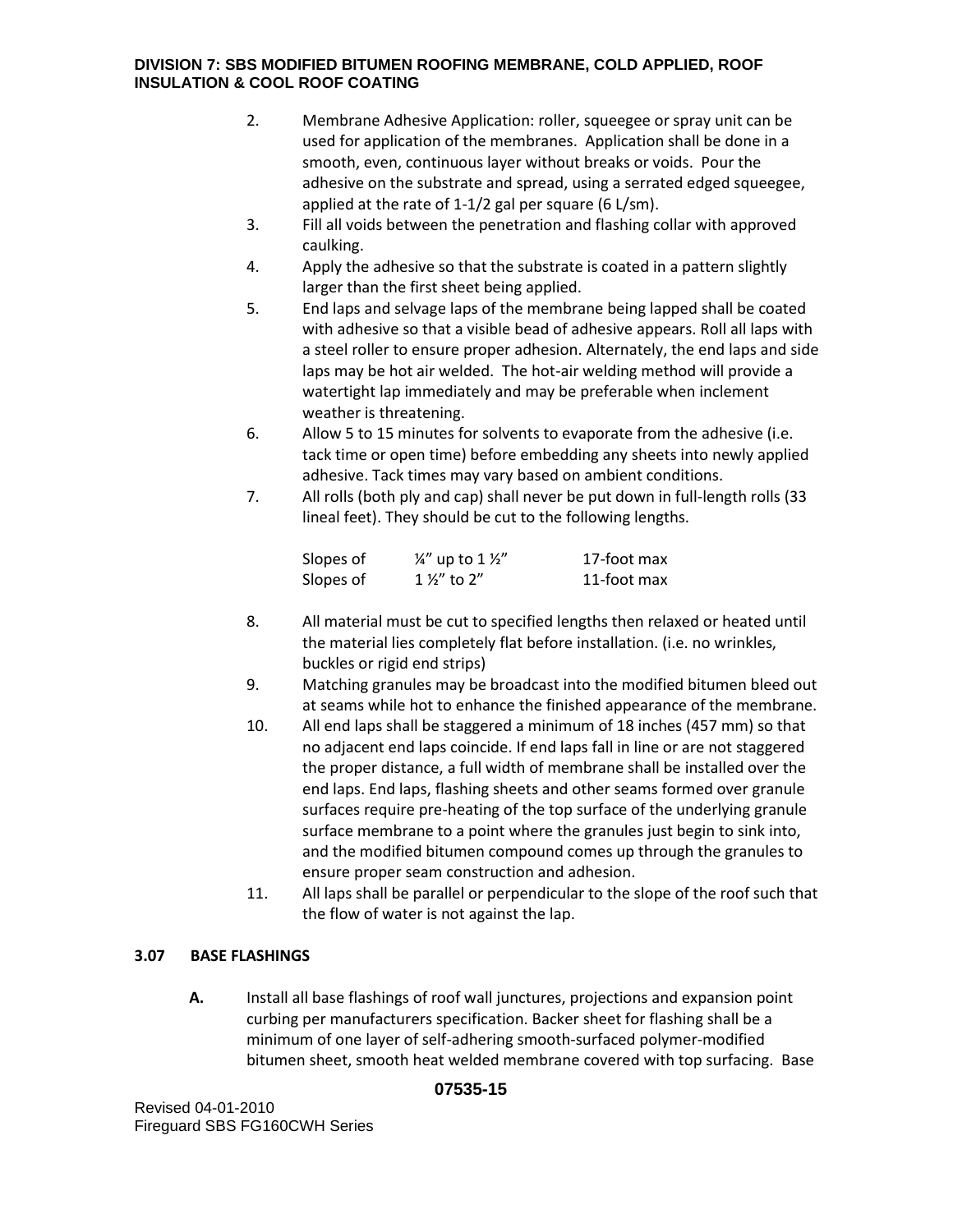flashing cap sheet shall be applied via heat welding. Cold adhesive application of flashing is not allowed due to possibility of slippage.

- B. Base flashing shall be fused in place so that it extends a minimum 6" onto surface of roof and a minimum of 4" above termination of roofing membrane on wall. When flashing has to be installed over a porous surface, apply asphalt primer at a rate of 1.9 - 2.8 liter / 10 sqm  $(1/2$  to 3/4 gal. per 100 sq. ft) and allow to dry.
- C. Apply pressure to the flashing membrane to obtain maximum contact to surface to which it is applied. There shall be no voids under the base flashing membrane. It is imperative that complete attachment be obtained to the roof surface, roofing membrane over cant, and the wall. A small bead of bitumen should be squeezed out at the edges.
- D. Subsequent strips of base flashing shall be fused in place in the same fashion, overlapping preceding strip by 4". Overlap shall be interply fused to preceding strip. Pressure shall be applied to surfaces to ensure adhesion.
- E. The flashing must not remain open at the end of the workday.
- F. The contractor shall thoroughly inspect the completed flashing system at the end of each day's work.
- G. Mechanically fasten top edge base flashings with approved fasteners 4"-6" on center per manufacturer's specifications.
- H. Install metal counter flashing as required.

## **3.08 FLASHINGS**

**A.** Install all base flashings of roof wall junctures, projections and expansion joints per manufacturers' specification. Special care shall be taken to generously preheat the surface to which the flashing is being applied prior to heating the bottom of flashing membranes. Manufacturer's detailed flashing drawing's and application procedures shall be observed and strictly followed.

# **3.09 SEALANT**

A. All edges of flashing exposed at gravel stops, waste stacks, pitch pans, vent stacks, etc., to be caulked with a smooth continuous bead of approved sealant.

## **3.10 INSPECTION OF COMPLETED SYSTEM**

**A.** All cap membrane shall be carefully inspected by the Architect / owner for construction damage and imperfect heat fusion. Any holes or tears shall be patched with the appropriate cap membrane. The patch must extend at least 4"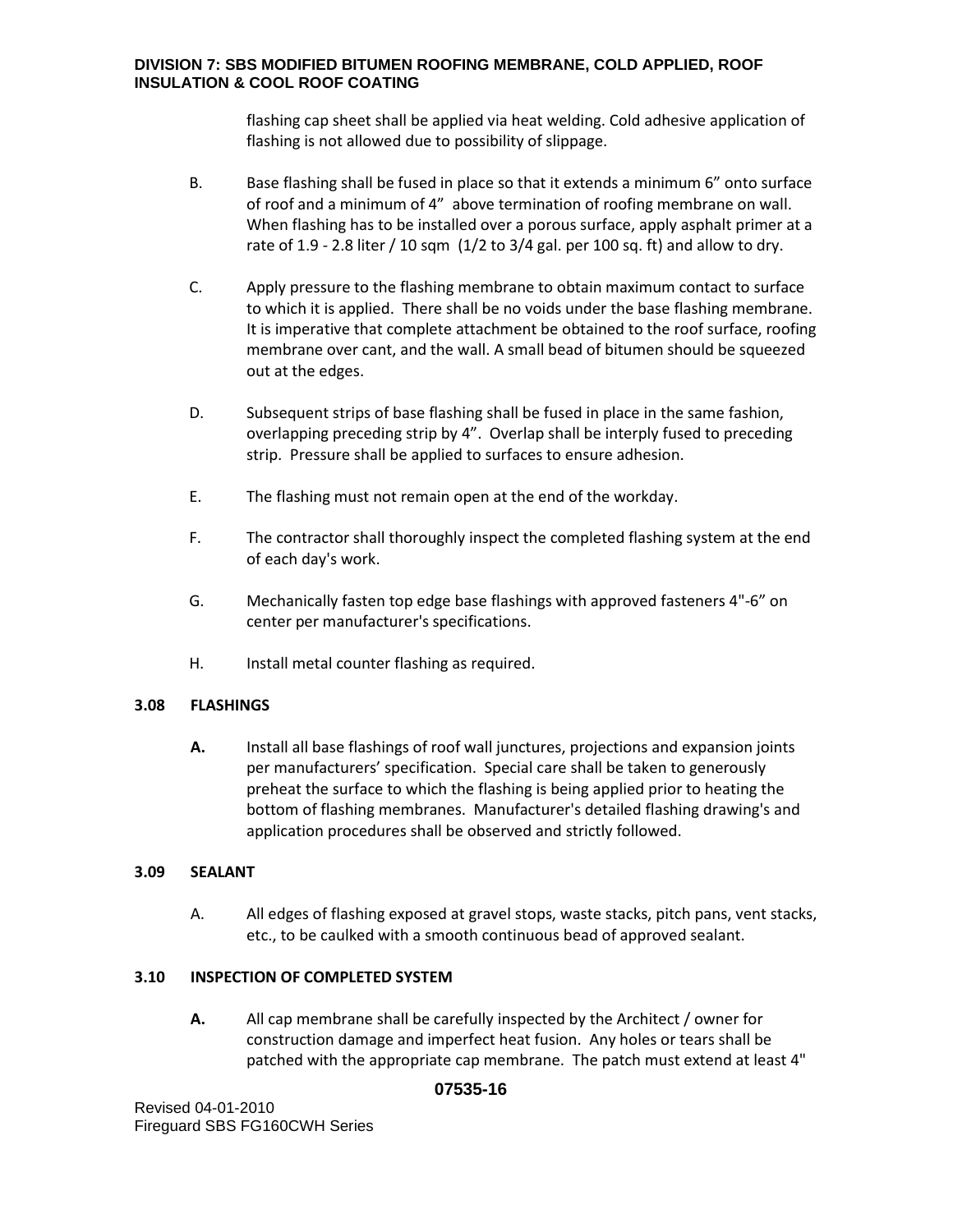in all directions from the edges of the tear or puncture. The final inspection of the roofing system shall be done prior to application of the coating. Any deficiency identified shall be repaired prior to applying the coating.

# **3.11 DEFICIENCY ADJUSTMENTS**

A. Deficiencies identified by the Architect / owner during the final inspection shall be corrected within five (5) working days. The warranty will not be issued until the deficiencies are corrected.

# **3.12 CLEANING AND REPAIRING**

A. The contractor shall be held fully responsible for cleaning, repairing, touch up or replacing (when directed) items or areas which have been soiled, discolored or damaged by the work of this section. Precaution shall be taken against splashing any material on to adjacent areas. The contractor shall immediately remove any trace of such splashes or spills.

# **3.13 WALKWAYS**

- A. Construct walkways prior to the application of coating by adhering it with approved adhesive. Install walkways per architectural drawing. If no drawings are provided then install walkway around the perimeter of all rooftop equipment, at all door and stair landings and pathway between both.
- B. Walkway sections shall be no longer than 3'x4' with a 2" inches minimum gap between each section to allow for drainage.

**For projects in California, which need to comply with Title 24 "Cool Roof Requirement", a coating needs to be applied. Contact MBTechnology for more detail and if project requires it.**

# **3.14 COATING APPLICATION:**

- A. Power wash surface (use pressure of 800 to 1200 psi). Scrub areas with build-up of dirt, grease, and other foreign matter with solution of tri-sodium phosphate (TSP) and water rinse thoroughly. New granulated cap sheet can be coated within 21 days of original installation or longer as required by either SBS roofing manufacturer or coating manufacturer. Surface must be dry.
- B. Surface and air temperatures must be a minimum of 60°F and rising. DO NOT apply if heavy dew or rain is expected within 24-48 hours. Apply on a clear, sunny day in morning hours with a 3/4" nap exterior paint roller or professional airless sprayer. First, apply one coat over all seams and joints. Allow to cure to one hour or until dry, apply two (2) uniform coats over entire surface, avoiding excessive rolling. Two full coats are needed for all applications. Apply second coat perpendicular to first coat back rolling where necessary. Allow an additional 1-2 coat where standing water exists